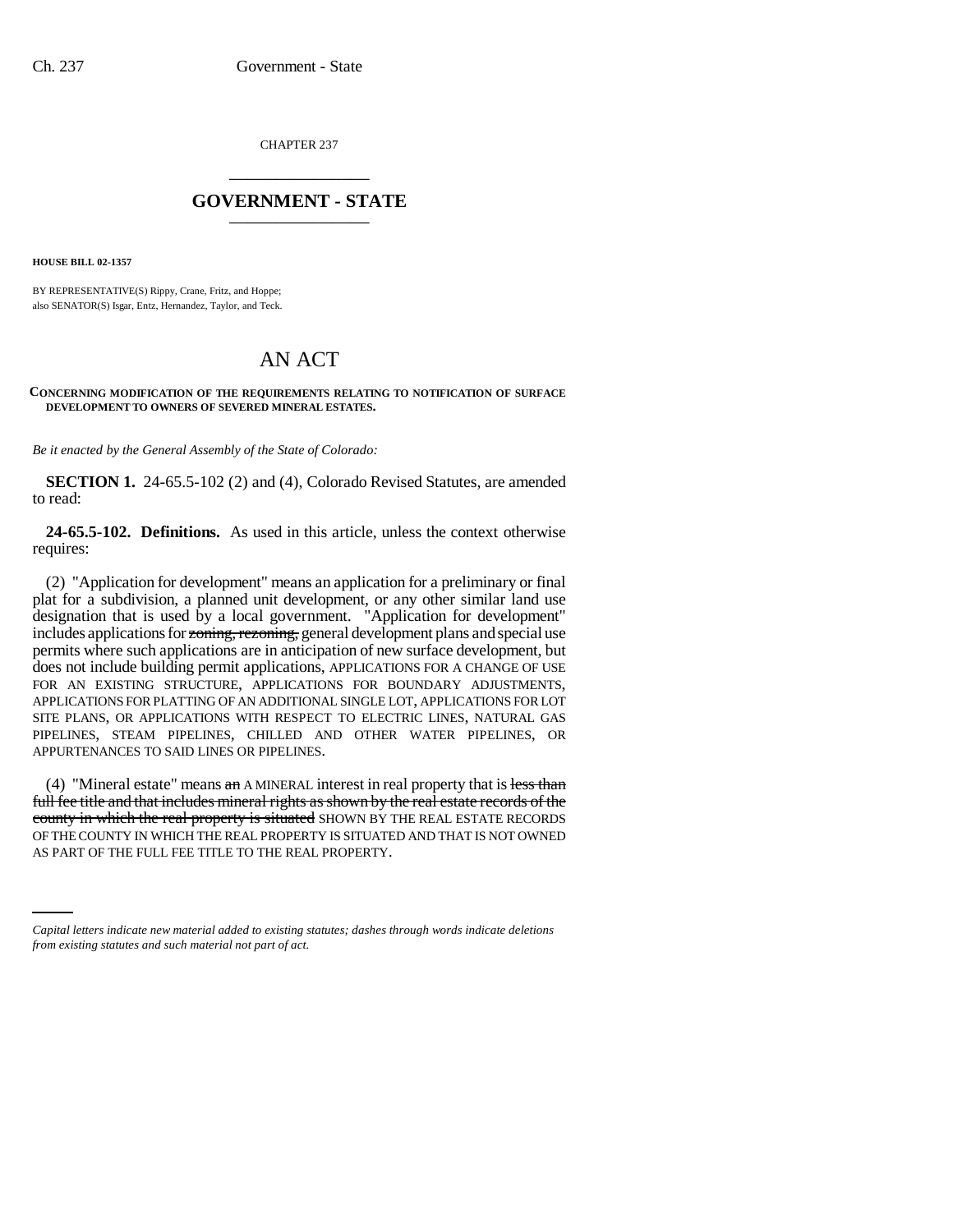**SECTION 2.** The introductory portion to 24-65.5-103 (2) (a) and 24-65.5-103 (2) (a) (I) and (2) (b), Colorado Revised Statutes, are amended, and the said 24-65.5-103 is further amended BY THE ADDITION OF THE FOLLOWING NEW SUBSECTIONS, to read:

**24-65.5-103. Notice requirements.** (1.5) IF AN APPLICANT FILES MORE THAN ONE APPLICATION FOR DEVELOPMENT FOR THE SAME NEW SURFACE DEVELOPMENT WITH A LOCAL GOVERNMENT, THE APPLICANT SHALL ONLY BE REQUIRED TO SEND NOTICE PURSUANT TO SUBSECTION (1) OF THIS SECTION OF THE INITIAL PUBLIC HEARING SCHEDULED FOR THE FIRST APPLICATION FOR DEVELOPMENT TO BE CONSIDERED BY THE LOCAL GOVERNMENT. LOCAL GOVERNMENTS SHALL, PURSUANT TO SECTION 24-6-402 (7), PROVIDE NOTICE OF SUBSEQUENT HEARINGS TO MINERAL ESTATE OWNERS WHO REGISTER FOR SUCH NOTIFICATION.

(2) (a) The applicant shall identify the mineral estate owner by examining the records in the office of the county clerk and recorder of the county in which the real property is located. Notice shall be sent to the LAST-KNOWN ADDRESS OF RECORD OF THE mineral estate owner if the records in the office of the county clerk and recorder establish:

(I) The identity AND ADDRESS OF RECORD of the owner of the mineral estate; or

(b) If such records do not identify any mineral estate owners, INCLUDING THEIR ADDRESSES OF RECORD, the applicant shall be deemed to have acted in good faith and shall not be subject to further obligations under this article. The applicant shall not be liable for any errors or omissions in such records.

(6) BEFORE COMPLETING THE SALE OF A MINERAL ESTATE, A MINERAL ESTATE OWNER WHO HAS RECEIVED NOTICE AS THE OWNER OF THE MINERAL ESTATE OF A PUBLIC HEARING WITH RESPECT TO AN APPLICATION FOR DEVELOPMENT PURSUANT TO THIS SECTION SHALL NOTIFY THE BUYER OF THE MINERAL ESTATE OF THE EXISTENCE OF THE APPLICATION FOR DEVELOPMENT.

**SECTION 3.** The introductory portion to 24-65.5-104 (2), Colorado Revised Statutes, is amended to read:

**24-65.5-104. Enforcement.** (2) If no mineral estate owner or agent has filed a request for notification form pursuant to section 24-65.5-103 (3), in determining those mineral estate owners entitled to notice pursuant to section 24-65.5-103 or 31-23-215, C.R.S., any surface owner required to provide such notice shall be entitled to rely on a listing of such parties prepared by an attorney licensed to practice law in the state of Colorado, a title insurance company licensed to do business in the state of Colorado, A CERTIFIED PROFESSIONAL LANDMAN CERTIFIED BY THE AMERICAN ASSOCIATION OF PROFESSIONAL LANDMEN, or a title insurance agent licensed in such capacity by the state of Colorado. The provisions of any law to the contrary notwithstanding, if a surface owner provides the required notice in a timely manner to a party named in such listing or whose identity is disclosed in a request filed pursuant to section 24-65.5-103 (3) at the address of such party as that address appears in such listing, such party shall be deemed to have constructively received the required notice, and the surface owner shall be deemed to have otherwise complied with the notice requirements of sections 24-65.5-103 and 31-23-215, C.R.S. In such